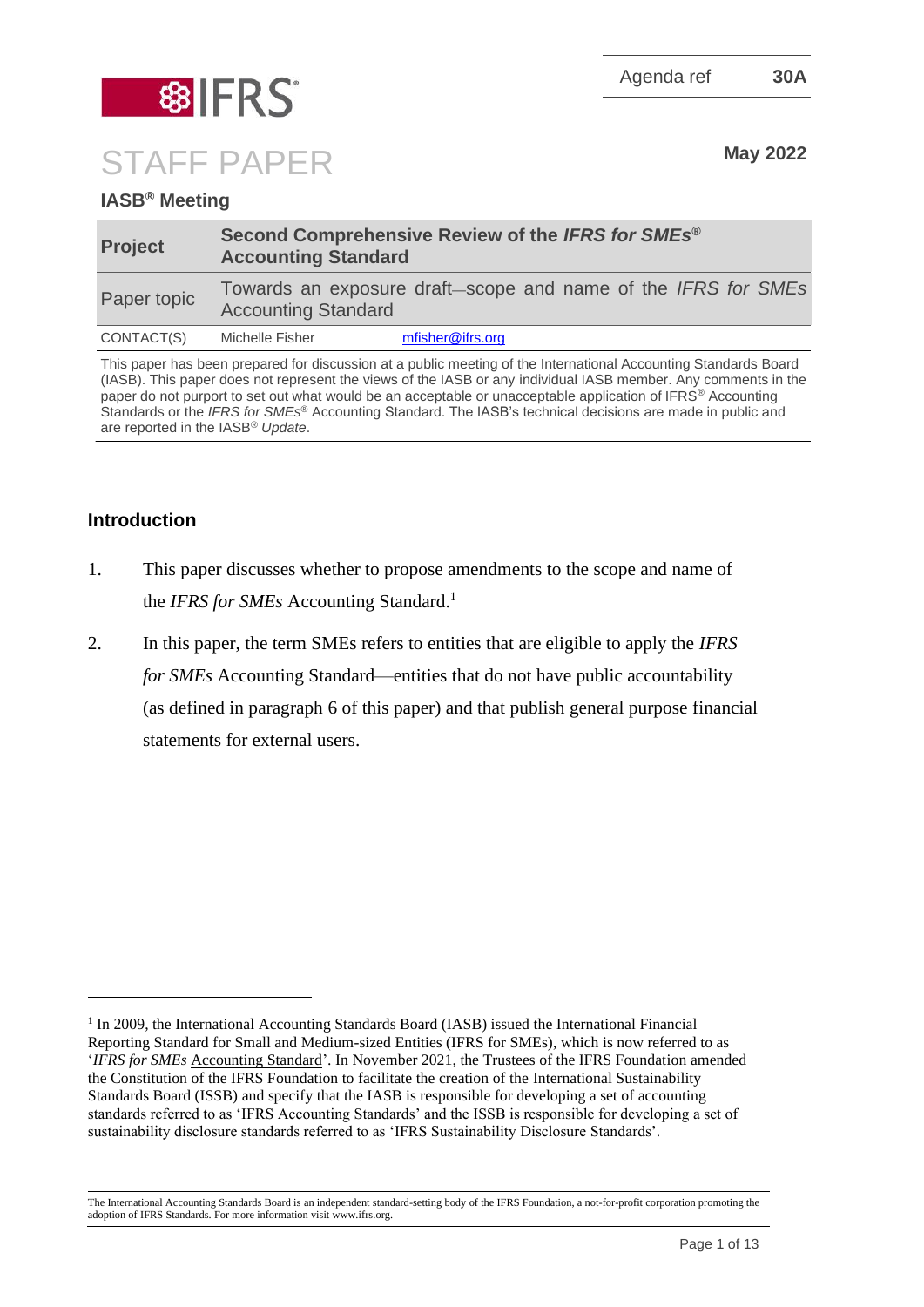## **Purpose of the paper**

- 3. The purpose of this paper is to ask the International Accounting Standards Board (IASB) to:
	- (a) discuss the feedback on the Request for Information *Comprehensive Review of the* IFRS for SMEs *Standard*, published in January 2020, on the scope and name of the *IFRS for SMEs* Accounting Standard; and
	- (b) consider whether the scope and name of the *IFRS for SMEs* Accounting Standard remain appropriate.

Agenda Paper 30B *Towards an exposure draft—definition of public accountability* of this meeting discusses whether the definition of public accountability used in the scope of the *IFRS for SMEs* Accounting Standard needs further clarification.

### **Staff recommendation**

4. The staff recommend the IASB does not amend the scope of and the name of the *IFRS for SMEs* Accounting Standard.

## **Structure of the paper**

- 5. This paper is structured as follows:
	- (a) Scope of the *IFRS for SMEs* Accounting Standard:
		- (i) background (paragraphs [6](#page-2-0)[–11](#page-4-0) of this paper);
		- (ii) feedback on the Request for Information (paragraph [12](#page-4-1) of this paper);
		- (iii) staff analysis (paragraphs [13](#page-5-0)[–18](#page-7-0) of this paper); and
		- (iv) staff recommendation and question for the IASB (paragraph [19](#page-7-1) of this paper);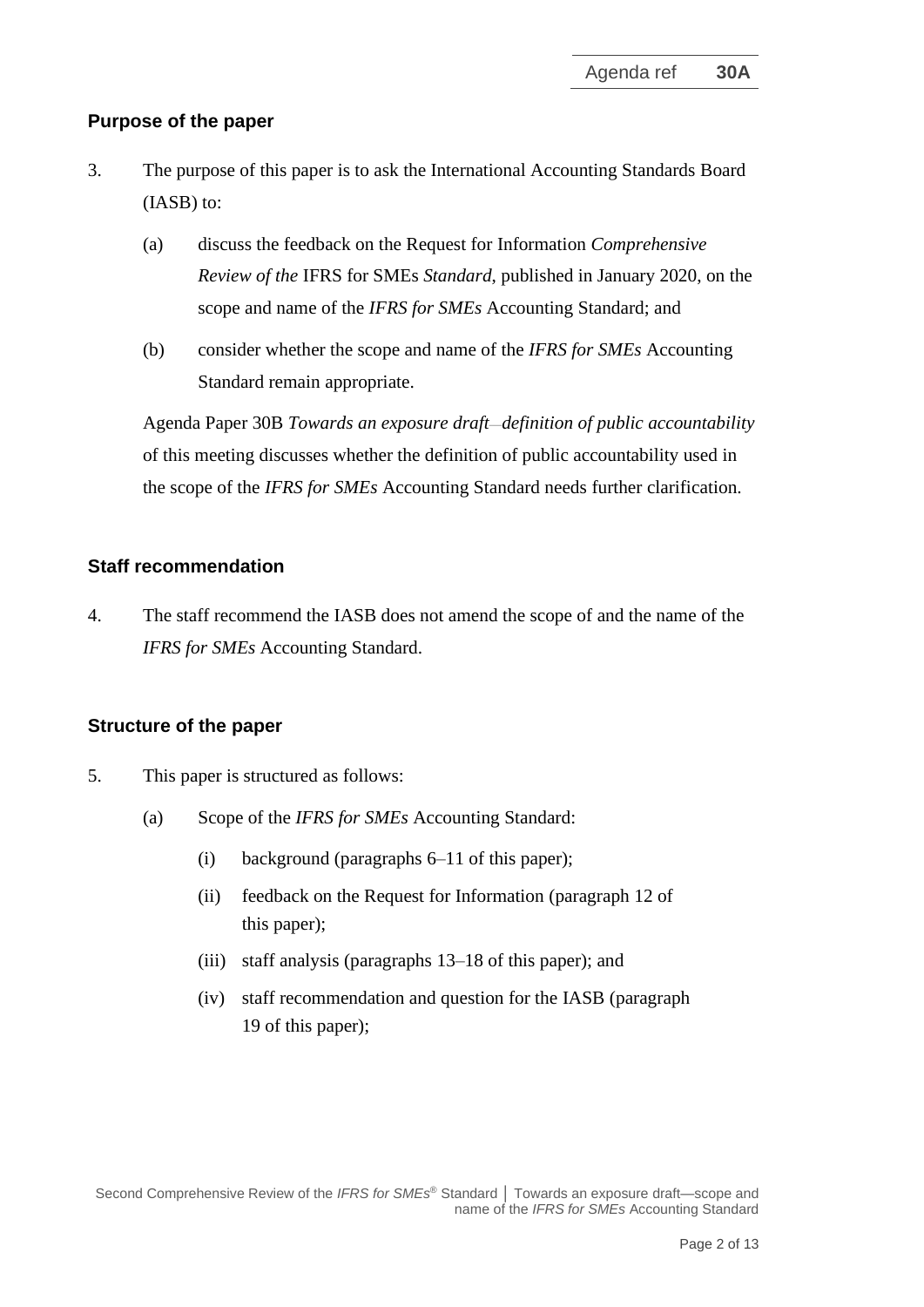- (b) Name of the *IFRS for SMEs* Accounting Standard:
	- (i) background (paragraphs [20](#page-8-0)[–26](#page-9-0) of this paper);
	- (ii) feedback on the Request for Information (paragraphs [27–](#page-9-1)[28](#page-10-0) of this paper);
	- (iii) staff analysis (paragraphs [29](#page-10-1)[–32](#page-11-0) of this paper); and
	- (iv) staff recommendation and question for the IASB (paragraph [33](#page-12-0) of this paper).

## **Scope of the** *IFRS for SMEs* **Accounting Standard**

### *Background<sup>2</sup>*

- <span id="page-2-0"></span>6. The *IFRS for SMEs* Accounting Standard is intended for entities that do not have public accountability and prepare general purpose financial statements. An entity has public accountability if: $3<sup>3</sup>$ 
	- (a) its debt or equity instruments are traded in a public market or it is in the process of issuing such instruments for trading in a public market (a domestic or foreign stock exchange or an over-the-counter market, including local and regional markets); or
	- (b) it holds assets in a fiduciary capacity for a broad group of outsiders as one of its primary businesses (most banks, credit unions, insurance companies, securities brokers/dealers, mutual funds and investment banks would meet this second criterion).
- 7. During the first comprehensive review of the *IFRS for SMEs* Accounting Standard, the IASB asked stakeholders whether the scope of the Standard was too restrictive. In concluding the first comprehensive review, the IASB decided not to amend the scope. The IASB decided that if it widened the scope of the Standard to include some publicly accountable entities, other changes to the *IFRS for SMEs*

<sup>2</sup> Incorporates paragraphs B7–B13 of the Request for Information.

<sup>3</sup> See paragraph 1.3 of the *IFRS for SMEs* Accounting Standard.

Second Comprehensive Review of the *IFRS for SMEs* ® Standard **│** Towards an exposure draft—scope and name of the *IFRS for SMEs* Accounting Standard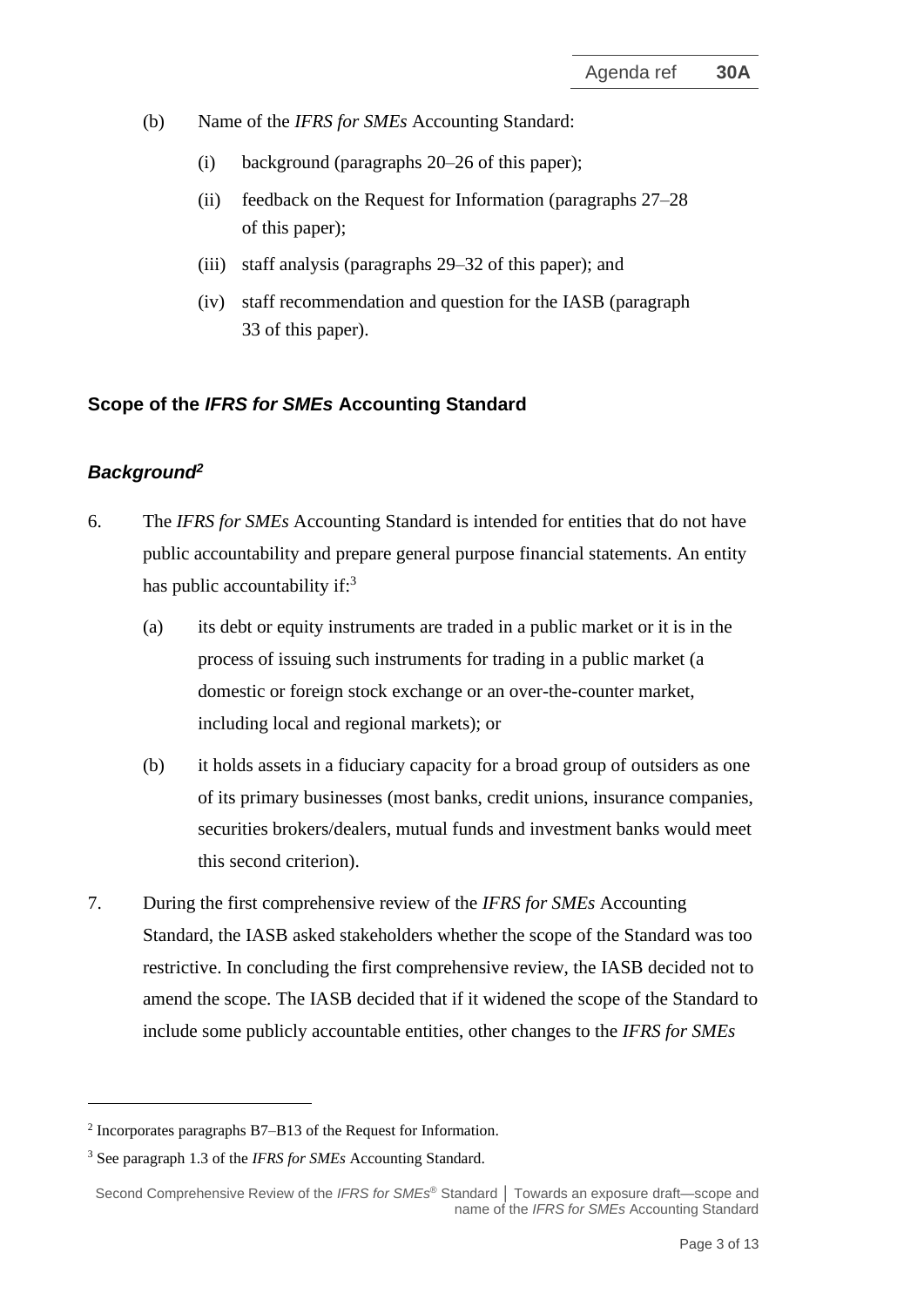Accounting Standard might be required to address issues relevant to this wider group of entities, which could increase the complexity of the Standard.

- <span id="page-3-0"></span>8. At the start of this second comprehensive review, the IASB conducted outreach with its consultative groups and national standard-setters on whether to amend the scope of the *IFRS for SMEs* Accounting Standard to allow some publicly accountable entities to apply the Standard by permitting exceptions to the definition of public accountability. Responses to outreach supported the IASB's view that changes to the scope of the *IFRS for SMEs* Accounting Standard might require other changes that would increase the complexity of the Standard. Furthermore, concerns were raised about the difficulty in clearly defining the group of entities with public accountability that would be permitted to apply the *IFRS for SMEs* Accounting Standard. At the March 2019 International Forum of Accounting Standard Setters (IFASS) meeting, IFASS members did not support suggestions to provide exceptions to the definition of public accountability and expressed concerns about the difficulty of drafting such exceptions. 4
- 9. The IASB concluded it should not ask a question in the Request for Information on amending the scope of the *IFRS for SMEs* Accounting Standard to permit exceptions to the definition of public accountability. In reaching this conclusion the IASB took into consideration that:
	- (a) paragraph BC55 of the Basis for Conclusions on the *IFRS for SMEs* Accounting Standard explains the importance of a clear definition of the class of entity for which the *IFRS for SMEs* Accounting Standard is intended, to facilitate:
		- (i) the IASB deciding what requirements are appropriate for that class of entity; and
		- (ii) national regulatory authorities, standard-setters, reporting entities and their auditors understanding the intended scope of applicability of the *IFRS for SMEs* Accounting Standard.

<sup>4</sup> See paragraphs 29–30 of [Agenda Paper 30A](https://www.ifrs.org/content/dam/ifrs/meetings/2019/september/iasb/ap30a-smes-review.pdf) of the September 2019 IASB meeting.

Second Comprehensive Review of the *IFRS for SMEs* ® Standard **│** Towards an exposure draft—scope and name of the *IFRS for SMEs* Accounting Standard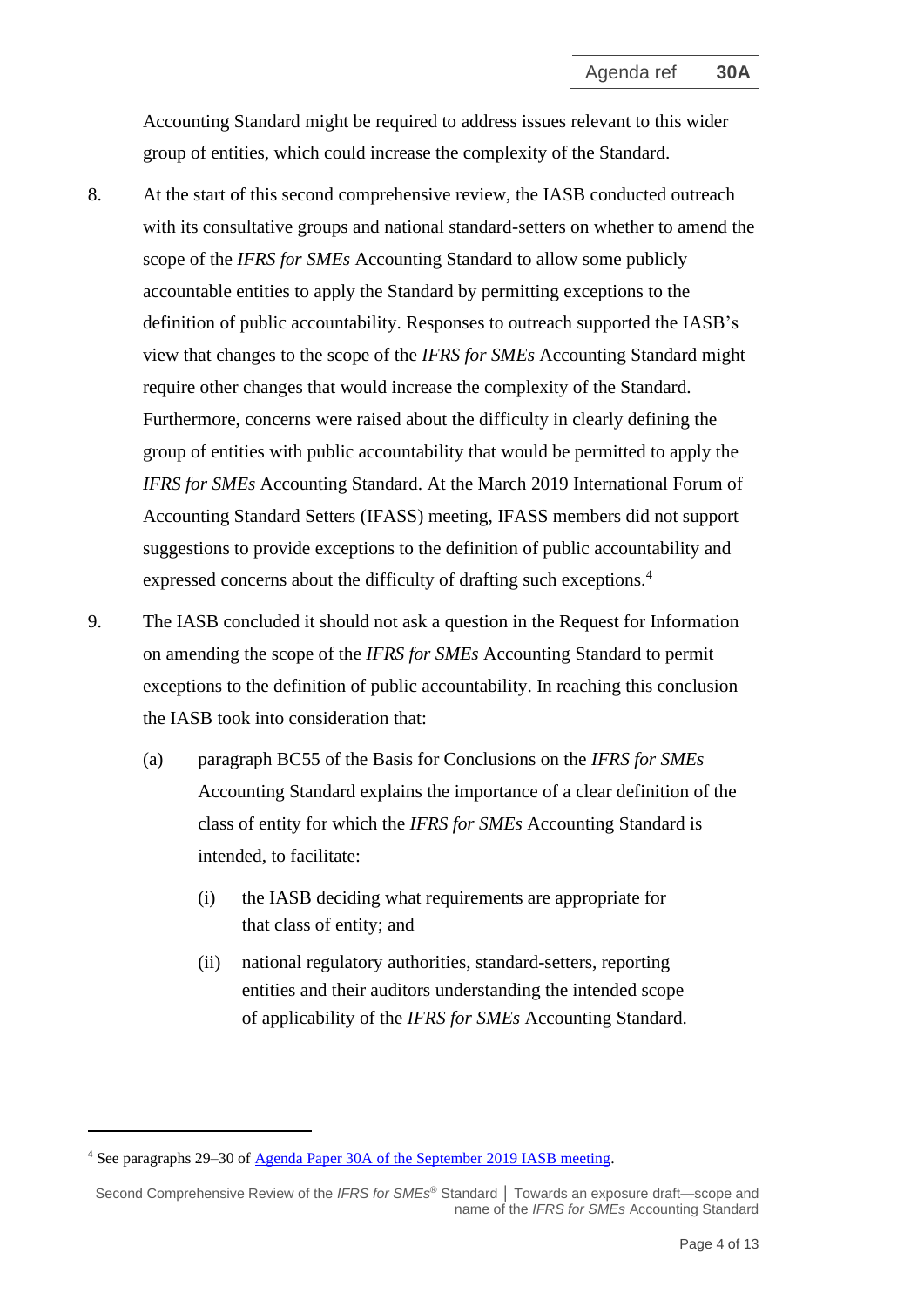- (b) in response to the feedback on the first comprehensive review, the IASB decided not to amend the scope of the Standard (see paragraph 7 of this paper).
- 10. The IASB decided that in view of the feedback from both the first comprehensive review and from outreach during this second comprehensive review, it was unlikely that responses to the Request for Information would lead the IASB to change its previous conclusions.
- <span id="page-4-0"></span>11. [Agenda Paper 30A](https://www.ifrs.org/content/dam/ifrs/meetings/2019/september/iasb/ap30a-smes-review.pdf) *Scope of the IFRS for SMEs Standard* of the September 2019 IASB meeting provides further detail on the IASB's previous discussions, including the reasons for not including a question in the Request for Information and feedback received on the scope of the *IFRS for SMEs* Accounting Standard during the first comprehensive review.<sup>5</sup>

### *Feedback on the Request for Information*

<span id="page-4-1"></span>12. Although the IASB did not ask a question on the scope of the *IFRS for SMEs* Accounting Standard in the Request for Information, a small number of respondents raised the scope as an additional issue they would like to bring to the IASB's attention. These respondents suggested that the scope of the Standard be widened by relaxing or removing the second criteria for public accountability (see paragraph 6(b) of this paper) to improve the financial reporting of credit unions and smaller financial institutions, especially in developing economies. The respondents said that the *IFRS for SMEs* Accounting Standard would be more appropriate than full IFRS Accounting Standards for these entities because they are often small, less complex and have limited resources. The respondents also said that some jurisdictions, such as the UK, have widened the scope of their local standard for SMEs (which in the UK is based on the *IFRS for SMEs* Accounting

<sup>5</sup> See paragraphs 13–17 of [Agenda Paper 30A](https://www.ifrs.org/content/dam/ifrs/meetings/2019/september/iasb/ap30a-smes-review.pdf) of the September 2019 IASB meeting.

Second Comprehensive Review of the *IFRS for SMEs* ® Standard **│** Towards an exposure draft—scope and name of the *IFRS for SMEs* Accounting Standard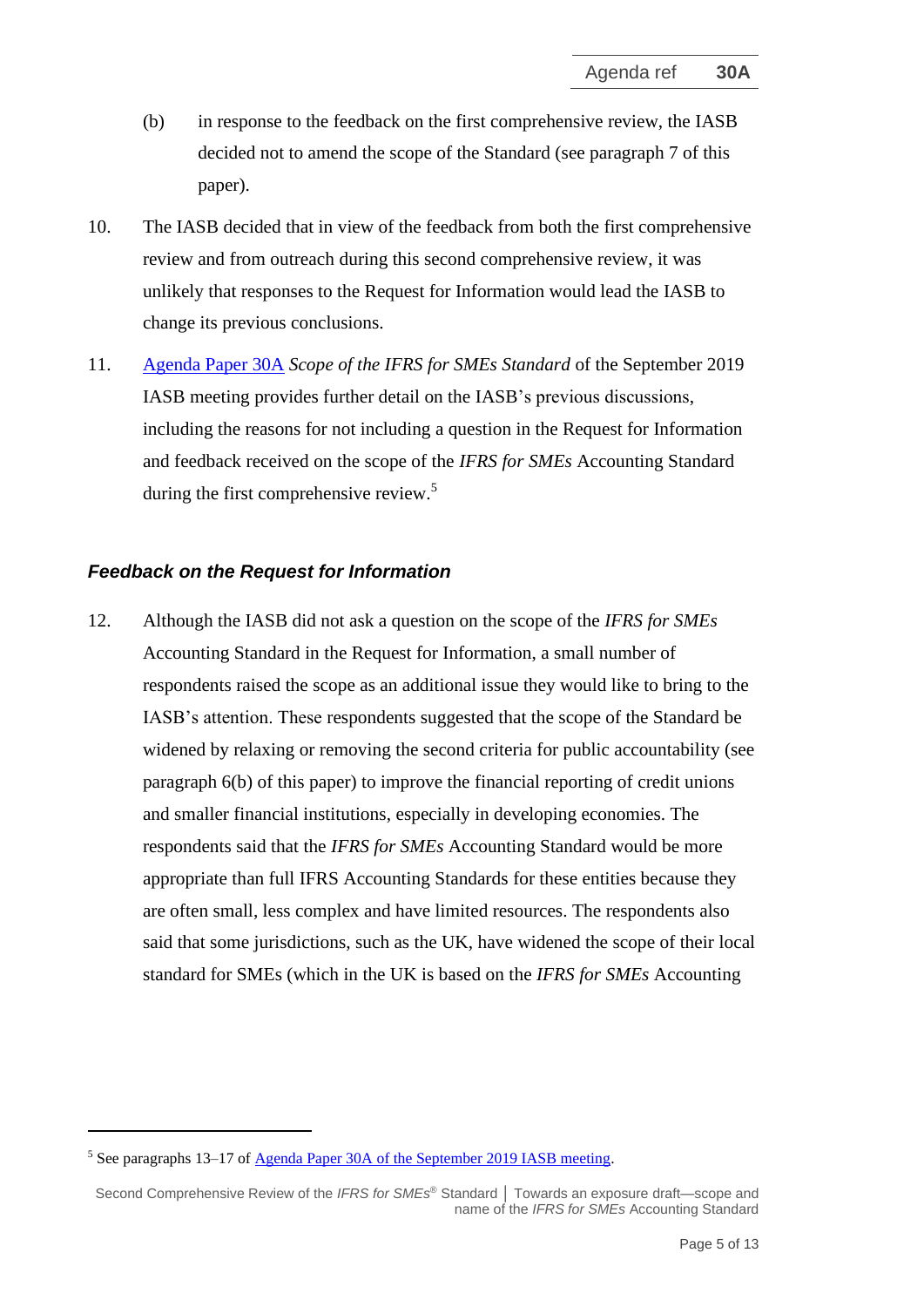Standard) to include some financial institutions without adding significant complexity to that standard.

### *Staff analysis*

- <span id="page-5-0"></span>13. The IASB discussed the scope of the *IFRS for SMEs* Accounting Standard at length—during development of the Standard, during the first comprehensive review of the Standard and during development of the Request for Information as part of this second comprehensive review. Only a small number of respondents to the Request for Information suggested relaxing or removing the second criteria for public accountability (see paragraph [12](#page-4-1) of this paper).
- 14. In the 2012 Request for Information for the first comprehensive review, the IASB asked a specific question on whether the scope requirements of the *IFRS for SMEs*  Accounting Standard are too restrictive for financial institutions such as credit unions and micro-sized banks. Whilst most respondents expressed support for the current scope, some supported allowing certain publicly accountable entities to use the *IFRS for SMEs* Accounting Standard. Some of the reasons given for why the *IFRS for SMEs* Accounting Standard may improve financial reporting for those entities were similar to the comments in paragraph [12](#page-4-1) of this paper:<sup>6</sup>
	- (a) some credit unions and micro-sized banks are very small, their shares are not publicly traded and the primary users of their financial statements (depositors) do not require the level of detail that is required in financial statements prepared in accordance with full IFRS Accounting Standards.
	- (b) some jurisdictions have not adopted full IFRS Accounting Standards for all publicly accountable entities because of the perceived complexity or lack of resources in the jurisdiction. Currently, those entities may be

<sup>6</sup> Paragraph BC18 of the Basis for Conclusions on the 2013 Exposure Draft *Proposed amendments to the IFRS for SMEs*.

Second Comprehensive Review of the *IFRS for SMEs* ® Standard **│** Towards an exposure draft—scope and name of the *IFRS for SMEs* Accounting Standard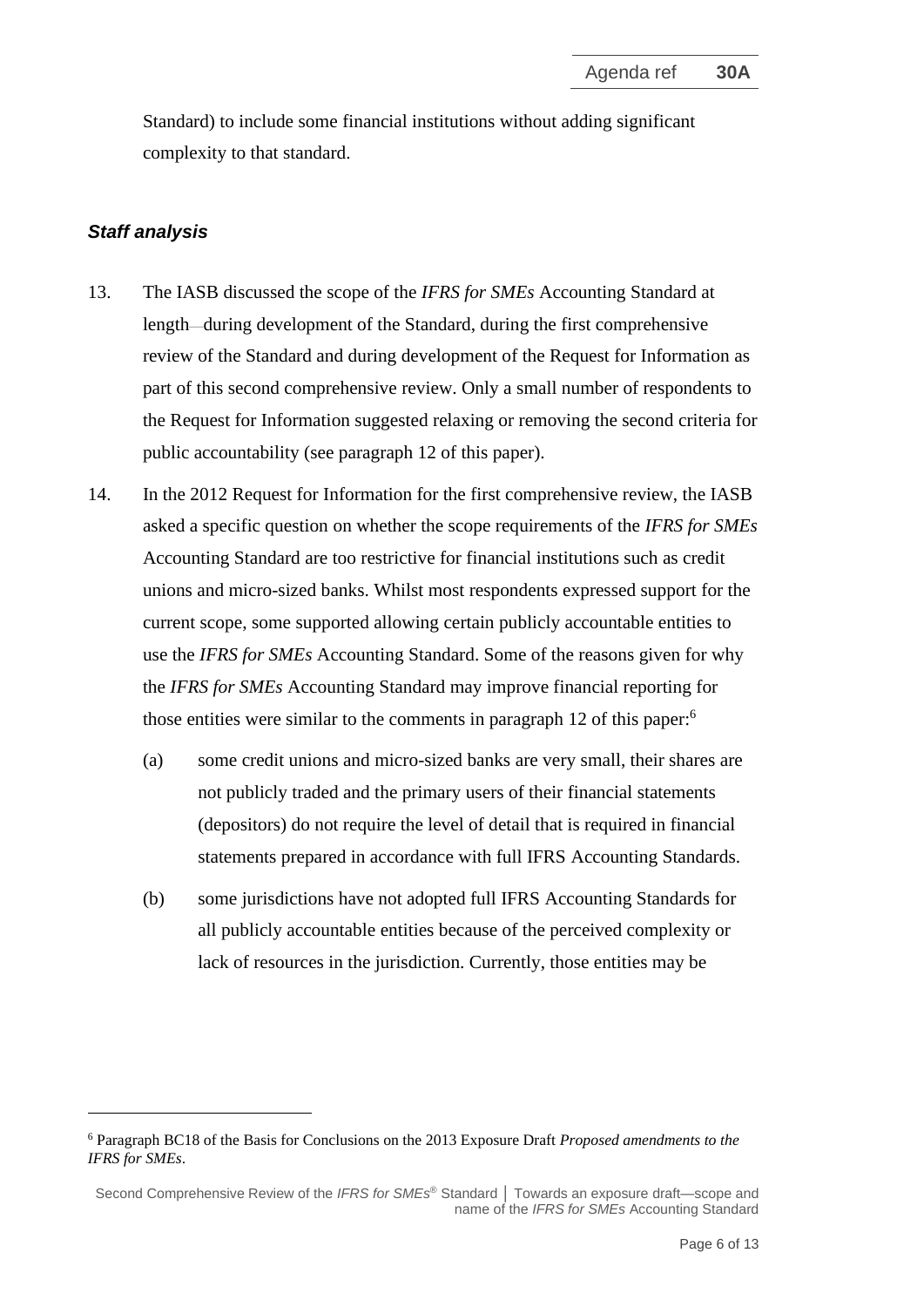applying local standards that are inferior to the *IFRS for SMEs* Accounting Standard.

The staff note that the comments raised in paragraph [12](#page-4-1) of this paper do not provide new information and that the IASB considered these comments during the first comprehensive review when deciding not to extend the scope of the *IFRS for SMEs* Accounting Standard.

- 15. The *IFRS for SMEs* Accounting Standard was specifically designed for entities without public accountability and users of their financial statements and so it may not appropriately cater for a wider group of entities. If the scope of the Standard was widened to include some entities that have public accountability, the IASB would need to reconsider its decisions made throughout the Standard based on cost-benefit considerations for this wider group, including the needs of their users. Furthermore, if the scope was widened to include some publicly accountable entities, it may lead to pressure to make changes to the *IFRS for SMEs* Accounting Standard to accommodate that wider group, which would increase its complexity.
- 16. The staff continue to believe that widening the scope would add complexity to the Standard should the second criteria for public accountability be removed. In particular, if the scope was widened to include some financial institutions the staff think there would be pressure to include additional requirements from the newer full IFRS Accounting Standards that are being considered during this review such as IFRS 9 *Financial Instruments* and IFRS 13 *Fair Value Measurement* to cater for a wider range of instruments held by financial institutions and incorporate additional disclosures from IFRS 7, including the risk disclosures. For example, the staff think there would be pressure to incorporate additional complexity and disclosure requirements for hedge accounting, and align with the general model in IFRS 9 to calculate expected credit losses and disclose credit risk management practices.
- <span id="page-6-0"></span>17. The staff also think it would be difficult to define a wider scope that includes only 'small' financial institutions. Paragraph BC69 of the Basis for Conclusions on the *IFRS for SMEs* Accounting Standard explains why the definition of SMEs does not include quantified size criteria for determining what is a small or mediumsized entity. In particular, the IASB noted that it is not feasible to develop

Second Comprehensive Review of the *IFRS for SMEs* ® Standard **│** Towards an exposure draft—scope and name of the *IFRS for SMEs* Accounting Standard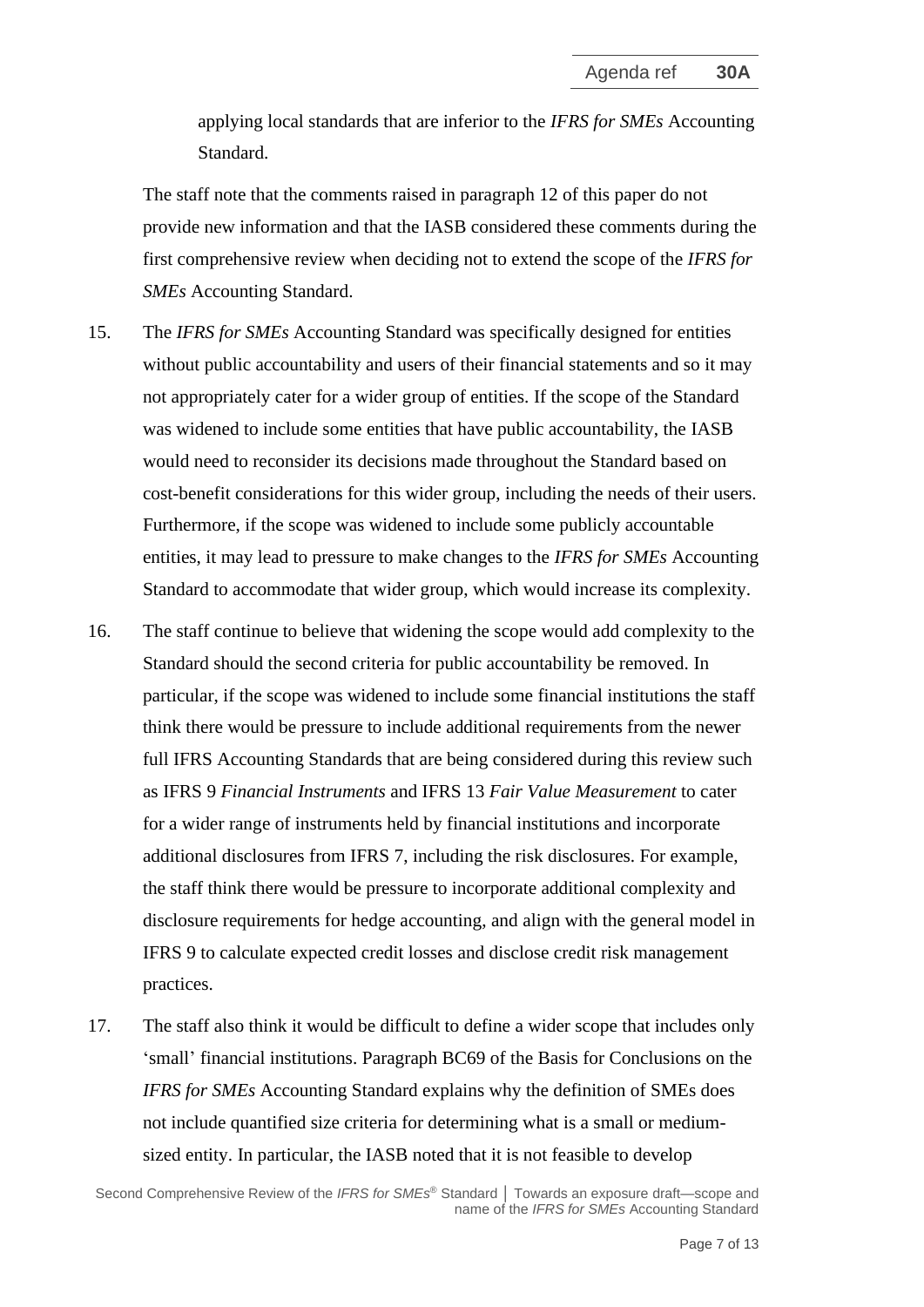quantified size tests that would be applicable and long-lasting in all of the jurisdictions that might apply the *IFRS for SMEs* Accounting Standard. Furthermore, as noted in paragraph [8](#page-3-0) of this paper, IFASS members did not support exceptions to the definition of public accountability to allow some publicly accountable entities to apply the Standard and expressed concerns about the difficulty of drafting such an exception.

<span id="page-7-0"></span>18. For the reasons above, the staff do not recommend widening the scope. Nevertheless, feedback on the Exposure Draft *Subsidiaries without Public Accountability: Disclosures*, published in July 2021, indicates there are some concerns about application of the definition of public accountability. In particular, some respondents disagreed with the statement in paragraph 1.3 of the *IFRS for SMEs* Accounting Standard that 'most' banks, credit unions, insurance companies, securities brokers/dealers, mutual funds and investment banks hold assets in a fiduciary capacity for a broad group of outsiders as a primary business, and hence have public accountability. Therefore, Agenda Paper 30B of this meeting considers whether the IASB should add further guidance to clarify the definition of public accountability.

#### *Staff recommendation and question for the IASB*

<span id="page-7-1"></span>19. The staff recommend the scope of the *IFRS for SMEs* Accounting Standard is not amended, that is the scope should remain as entities that do not have public accountability and prepare general purpose financial statements.

#### **Question 1 for the IASB**

Does the IASB agree with the staff recommendation not to amend the scope of the *IFRS for SMEs* Accounting Standard?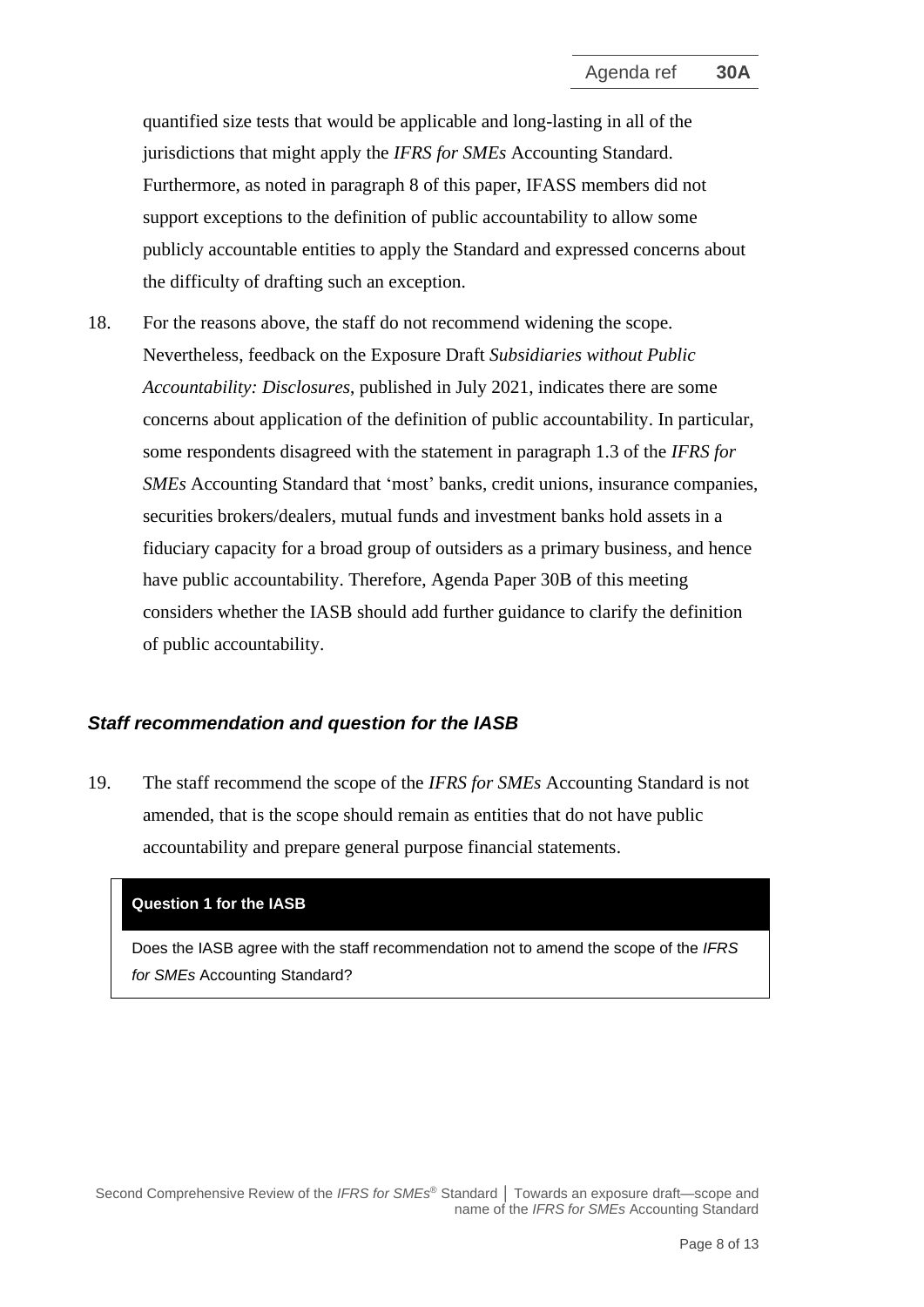## **Name of the** *IFRS for SMEs* **Accounting Standard**

# *Background<sup>7</sup>*

- <span id="page-8-0"></span>20. The IASB discussed the name of the Standard 'IFRS for SMEs' and the use of the term 'small and medium-sized entities' (SMEs) on several occasions during development of the Standard. After soliciting views in the 2004 Discussion Paper *Preliminary Views on Accounting Standards for Small and Medium-sized Entities*, the IASB chose the term 'small and medium-sized entities (SMEs)' to describe the entities eligible to apply the Standard, primarily because SME is recognised globally. However, many respondents said that 'SME' is not appropriate because:
	- (a) 'small' and 'medium' imply a size test; and
	- (b) the term SME already has precise, and differing, quantified definitions in many jurisdictions and two definitions for the same term would lead to confusion.
- 21. In May 2008, the IASB tentatively decided that the name of the Standard should be changed to 'IFRS for Private Entities'. However, some of the IASB's stakeholders felt changing the name to 'private entities' indicated a move away from small and medium-sized entities toward those at the larger-size end of the spectrum of entities without public accountability. Additionally, like 'SME', the term 'private entity' has particular meaning in some jurisdictions.
- 22. In January 2009, the IASB tentatively decided to change the name to 'IFRS for Non-publicly Accountable Entities'. The reaction to this name was unfavourable because:

<sup>7</sup> Incorporates Issue 9 of [Agenda Paper 8C](https://www.ifrs.org/content/dam/ifrs/meetings/2013/may/iasb/comprehensive-review-of-ifrs-for-smes/ap8c-additional-issues-raised-by-respondents-paper-2.pdf) *Additional issues raised by respondents* of the May 2013 IASB meeting.

Second Comprehensive Review of the *IFRS for SMEs* ® Standard **│** Towards an exposure draft—scope and name of the *IFRS for SMEs* Accounting Standard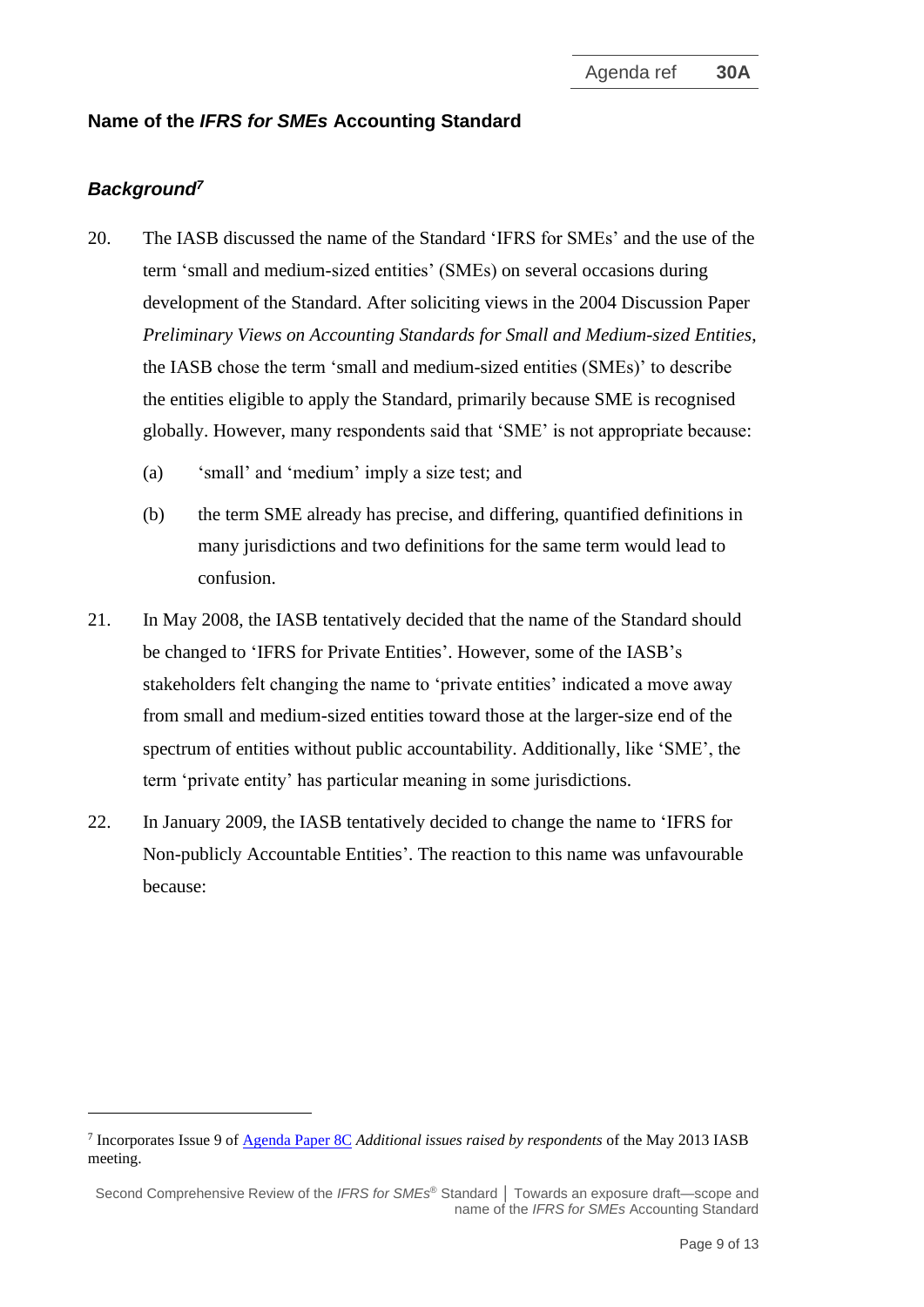- (a) it is expressed in the negative;
- (b) all entities have some accountability to the public; and
- (c) 'non-publicly accountable entity' is a complicated phrase to say and to translate.
- 23. The IASB considered but rejected suggestions such as 'Simplified IFRSs', 'Abridged IFRSs' and 'Concise IFRSs' because many stakeholders were concerned that these names could be perceived as implying that the Standard is second class to full IFRS Accounting Standards and more in the nature of training materials than a separate standard.
- 24. Finally in March 2009 after raising the issue with representatives of the national standard-setters, the IASB decided that the name of the Standard should be '*IFRS for SMEs*'. The *IFRS for SMEs* Accounting Standard was published in July 2009.
- <span id="page-9-2"></span>25. During the first comprehensive review of the *IFRS for SMEs* Accounting Standard (2012–2015), some respondents said the name of the Standard should be changed to focus on entities within its scope. In 2013, the IASB consulted the SME Implementation Group (SMEIG) and the SMEIG recommended that the name of the Standard should not be changed, noting that the name of the Standard is well established as a brand. Furthermore, some SMEIG members noted it has been incorporated in the national law in many jurisdictions and changing the law would cause problems. The IASB considered the name of the Standard at both its May 2013 and November 2014 meetings and decided not to change the name of the Standard.
- <span id="page-9-0"></span>26. Paragraphs BC78–BC79 in the Basis for Conclusions on the *IFRS for SMEs* Accounting Standard further explain the IASB's reasoning for deciding that the name of the Standard should be 'IFRS for SMEs'.

#### *Feedback on the Request for Information*

<span id="page-9-1"></span>27. The IASB did not ask a question about amending the name of the *IFRS for SMEs* Accounting Standard in the Request for Information. However, some respondents raised the name as an additional issue they would like to bring to the IASB's

Second Comprehensive Review of the *IFRS for SMEs* ® Standard **│** Towards an exposure draft—scope and name of the *IFRS for SMEs* Accounting Standard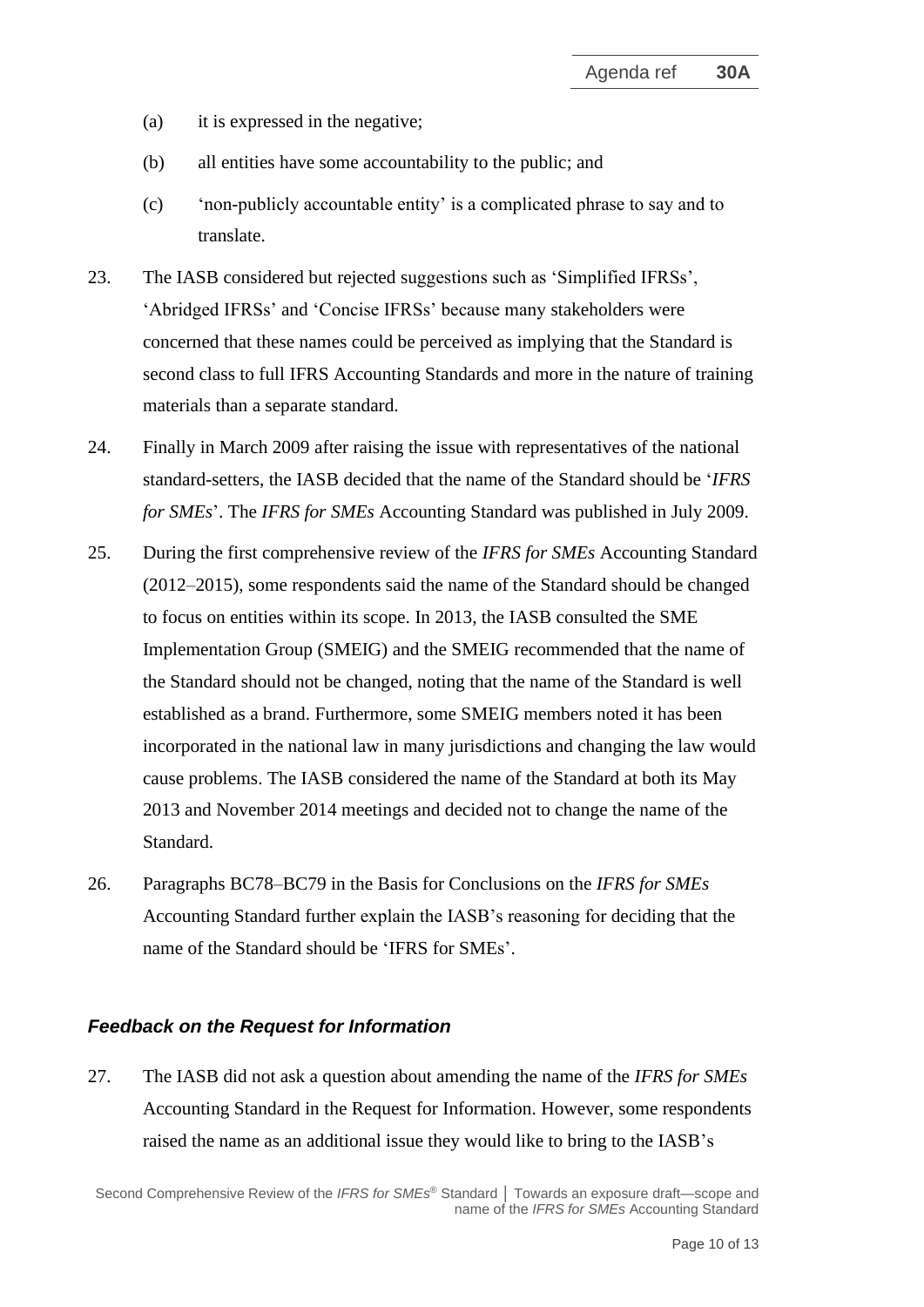attention. These respondents think the name of the Standard is misleading because the Standard does not prescribe size criteria. Some said that the name is confusing because large non-publicly accountable entities are eligible to use the Standard. Suggestions for an alternative name include IFRS for Non-Public Interest Entities, IFRS for Private Entities and IFRS for non-publicly accountable entities. Furthermore, one of these respondents (in their response to the Exposure Draft *Subsidiaries without Public Accountability: Disclosures*) recommended that the IASB should address the lack of consistency between the title of that Exposure Draft and the title of the *IFRS for SMEs* Accounting Standard in order to make their scope and applicability clear*,* given that both standards are applicable to entities without public accountability.

<span id="page-10-0"></span>28. One respondent said that one of the reasons given for using the term 'SMEs' in the Basis for Conclusions on the *IFRS for SMEs* Accounting Standard was this term is used in the objectives of the IASC Foundation<sup>8</sup> and the IASB. This respondent noted that the objectives of the IASB and IFRS Foundation no longer include this term, and so this justification should be reconsidered.

## *Staff analysis*

<span id="page-10-1"></span>29. The objectives of the IFRS Foundation in the current IFRS Foundation Constitution include 'to take account of, as appropriate, the needs of a range of sizes and types of entities in diverse economic settings'. <sup>9</sup> Previously, as noted in paragraph BC79(a) of the Basis for Conclusions on the *IFRS for SMEs* Accounting Standard, the objectives of the IASC Foundation and the IASB as set out in the Foundation's Constitution included the wording 'to take account of, as appropriate, the special needs of small and medium-sized entities and emerging economies'. The staff note that reference to SMEs has been removed, however,

<sup>8</sup> The IFRS Foundation was previously called the IASC Foundation.

<sup>9</sup> Paragraph 2(c) of th[e IFRS Foundation Constitution.](https://www.ifrs.org/content/dam/ifrs/about-us/legal-and-governance/constitution-docs/ifrs-foundation-constitution-2021.pdf)

Second Comprehensive Review of the *IFRS for SMEs* ® Standard **│** Towards an exposure draft—scope and name of the *IFRS for SMEs* Accounting Standard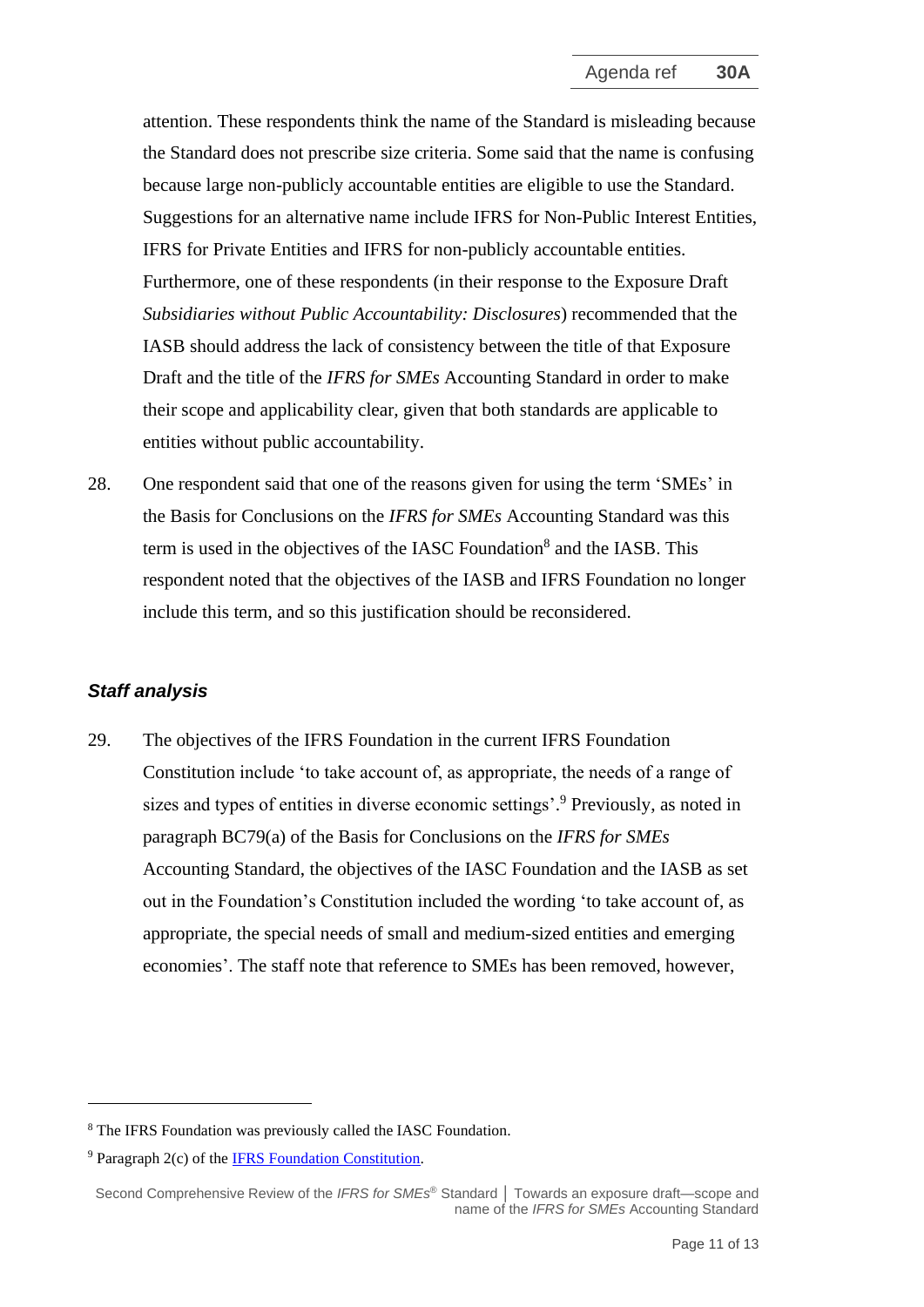the staff do not think this change should influence the name of the *IFRS for SMEs* Accounting Standard.

- 30. The IASB decided that the best alternative for the name of the Standard was 'IFRS for SMEs' after several rounds of discussions, which included considering all of the alternatives suggested by respondents in paragraph [27](#page-9-1) of this paper. The name 'IFRS for SMEs' is now well established as a recognised brand and changes to the name risk weakening this brand. The Standard is commonly recognised and adopted by jurisdictions as the alternative to local GAAP for the middle tier of entities, ie those entities that do not have public accountability and are not covered by a local Standard for micro-sized entities. Furthermore, as noted in paragraph [25](#page-9-2) of this paper, changing the name might cause problems for local laws or regulations.
- 31. The IASB's primary aim when developing the *IFRS for SMEs* Standard was to provide a stand-alone, simplified set of accounting principles for entities that do not have public accountability and that typically have less complex transactions, limited resources to apply full IFRS Accounting Standards and that operate in circumstances in which comparability with their listed peers is not an important consideration (see paragraph BC187 of the Basis for Conclusions on the *IFRS for SMEs* Standard). The staff think the term 'SME' helps to convey that the *IFRS for SMEs* Accounting Standard is primarily aimed at those entities with less complex transactions and limited resources. Paragraph [17](#page-6-0) of this paper explains why the IASB did not try to develop quantified size criteria when defining a small or medium-sized entity.
- <span id="page-11-0"></span>32. To justify a name change, the staff think there would either need to be significant new information in support of a better alternative or a change in the scope of the Standard. The staff do not think there is new information that might support a